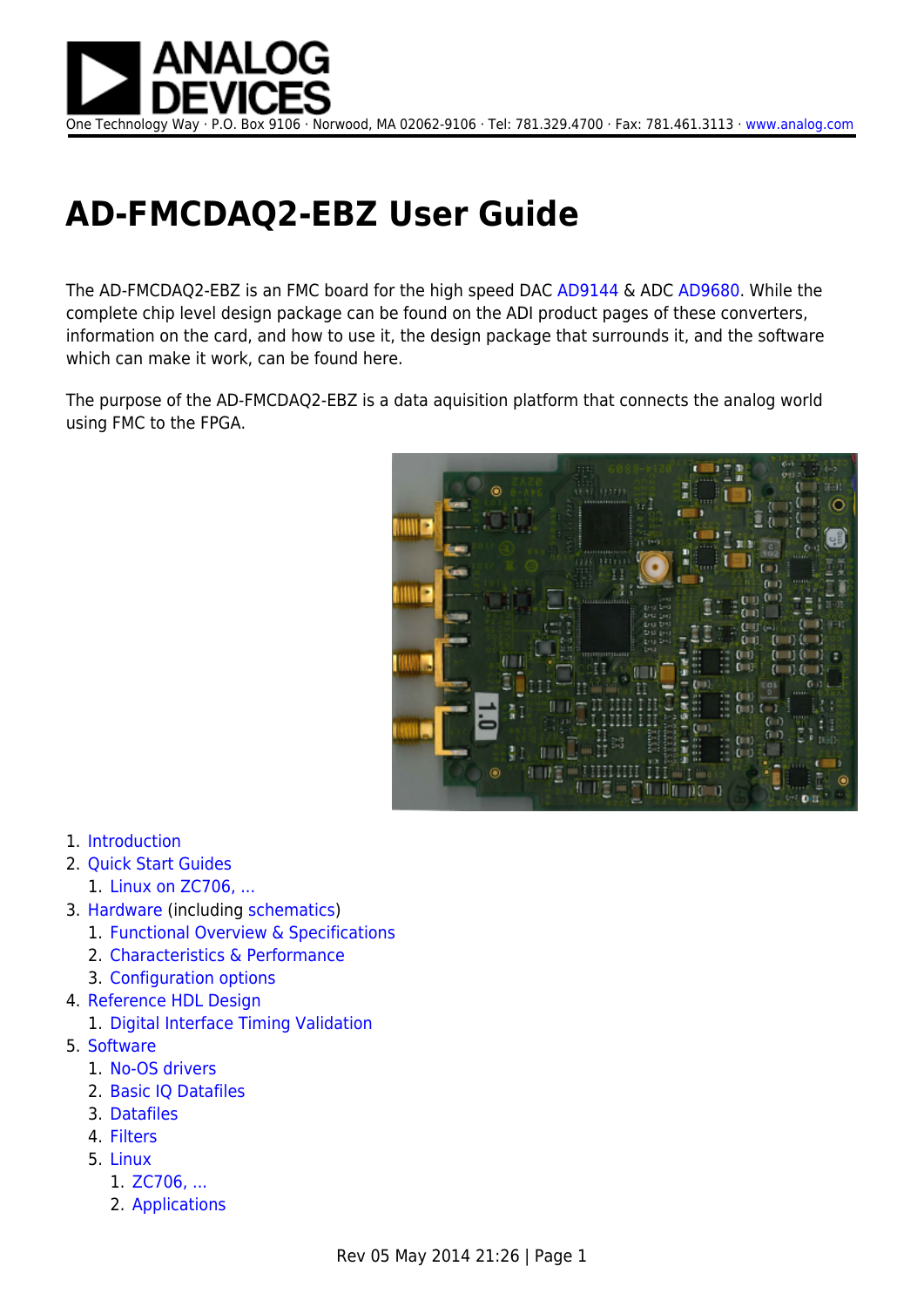- 1. [Command Line/Shell scripts](http://wiki.analog.com/resources/eval/user-guides/ad-fmcdaq2-ebz/software/linux/applications/shell_scripts)
- 2. [IIO Scope](http://wiki.analog.com/resources/tools-software/linux-software/iio_oscilloscope)
- 3. [FMCDAQ2 Control IIO Scope Plugin](http://wiki.analog.com/resources/tools-software/linux-software/fmcdaq2_plugin)
- 4. [FMCDAQ2 Advanced Control IIO Scope Plugin](http://wiki.analog.com/resources/tools-software/linux-software/fmcdaq2_advanced_plugin)
- 6. [Production Testing Process](http://wiki.analog.com/resources/eval/user-guides/ad-fmcdaq2-ebz/testing)
- 7. [Help and Support](http://wiki.analog.com/resources/eval/user-guides/ad-fmcdaq2-ebz/help_and_support)



All the boards described on this page include ESD (electrostatic discharge) sensitive devices. Electrostatic charges as high as 4000V readily accumulate on the human body and test equipment and can discharge without detection.

Although the boards feature ESD protection circuitry, permanent damage may occur on devices subjected to high-energy electrostatic discharges. Therefore, proper ESD precautions are recommended to avoid performance degradation or loss of functionality.

© Analog Devices, Inc. All rights reserved. Trademarks and